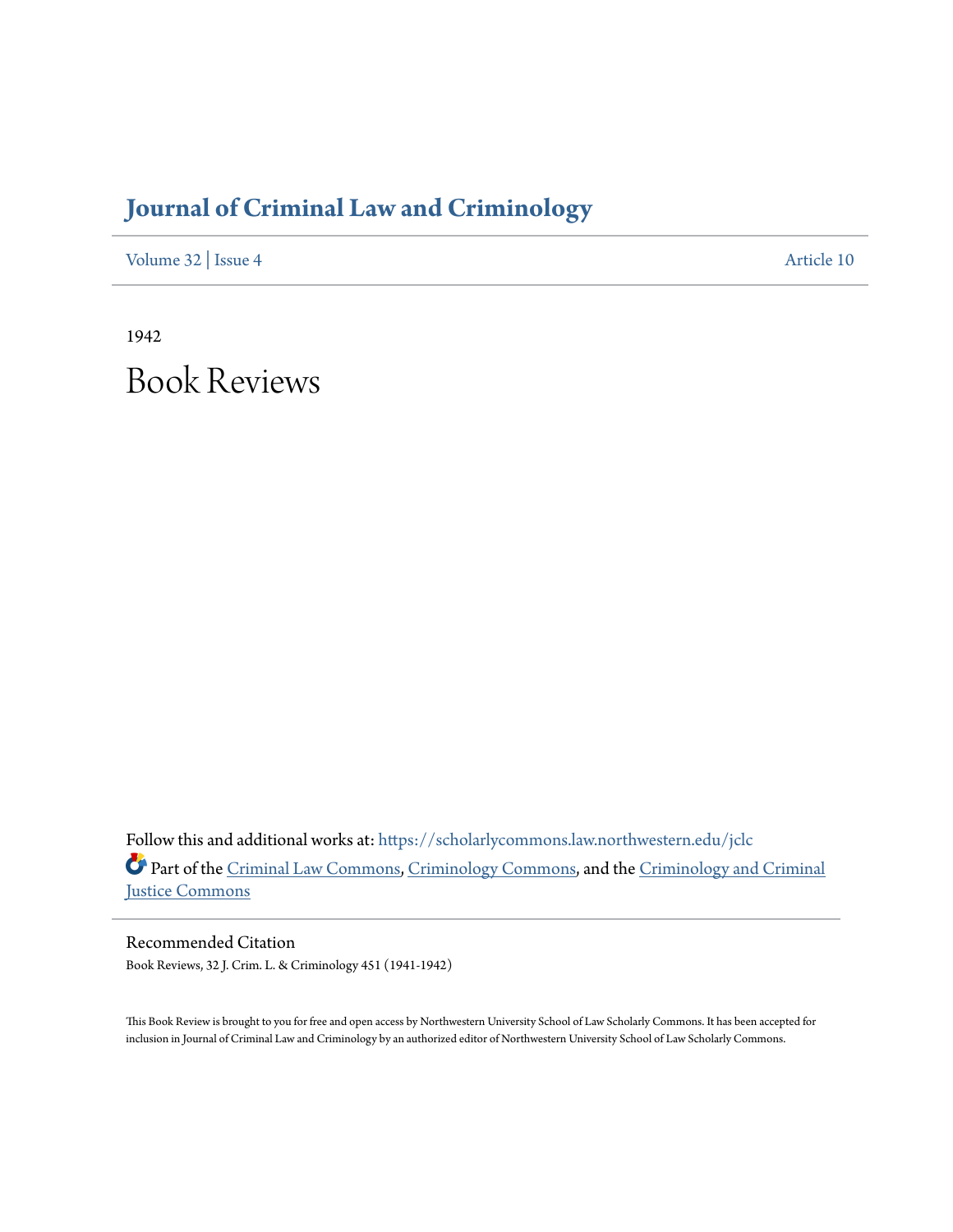## **A. B.** Lindesmith **[Ed.]**

DIE KONJUNKTURKRIMINALITÄT: BV Bruno Gleitze. Stuttgart and Berlin: Kohlhammer, 1941. **Pp.** X **± 106.** R. M. **6.30.** Gleitze's study deals with the influence which business cycle and demographic developments exercised on German criminality figures in the period between **1925** and **1932.** The period thus chosen contains the prosperity intermezzo as well as the final crisis of the Weimar Republic. The excellent study works out a threefold pattern for the relationship between the fluctuations of the economic situation and the crime rate: He distinguishes between crisis- and prosperity favored criminality as against a third group which remains entirely unaffected **by** economic fluctuations. His tabulations show that crisis and prosperity criminality do not conform to the conventional division in crimes against person, public order, and property but cut right through these classifications; he also notes a continuous regression in female criminality continuing throughout the crisis period. In a very instructive way the author tries a further differentiation of the results obtained **by** splitting them up according to age groups. He arrives at some characteristic differences in criminal behavior. Most striking in this respect is the increase in fraud and embezzlement during the crisis within the older groups as against the inverse development within the group below thirty, whereas the larceny figures follow an opposite trend.

It is a pity that **G.** does not seem to have had access to H. Schwarz's article on Criminality and Business Cycle, (International Review for Social History, Amsterdam, vol. **3, 1939, pp. 336-397)** which using a number of diversified economic indices establishes a still closer correlation between individual crimes and the corresponding economic phenomena. At any rate, both works together go a long way in giving a satisfactory explanation of the German criminality figures of that period.

OTTO KIRCHHEIMER.

Institute of Social Research, New York City.

One's judgment of a book, primarily intended for the students' use, will largely depend on one's conception of the aims and functions of the course in which it is intended to be used. One may, for example, conceive the course in substantive criminal law primarily as an introduction into the art of how and where to draw the boundary line between permissible and reprehensible conduct and how to distinguish between the different labels which are put upon different forms of criminal behavior. But, one may also conceive it from the broader viewpoint, variously called "integration of law and social sciences"<sup>1</sup> or the "functional approach."2 Michael and Wechsler's book gives ample proof that these conceptions **are** complimentary. The amount of trouble **we take** in distinguishing criminal from non-criminal behavior is proportioned to our evaluation of personal liberty within the framework of society. We may define criminal conduct so broadly-take, e. g., the "definition" of a criminal conspiracy-

**<sup>1</sup>** See **D.** Riesman's report on Michael and Wechsler's class book in **50** Yale Law Journal **(1941) pp. 636-653.**

**<sup>2</sup>** This latter terminology is not without its danger, however, as evidenced **by** Strahorn's Review in 54 Harvard Law Rev. (1941) **pp.** 1415-1418. **St.** Naxom takes issue with Michael-

CRIMIAL **LAW AND ITS ADMimSTRATION: CASES, STATUTES, AND COMMENTARIES. By** Jerome Michael a n **d** Herbert Wechsler, Chicago: The Foundation Press, Inc., 1940. Pp. **XI +** 1410. \$6.50.

Wechsler for the inconsistency of their functional approach, inconsistencies which mostly result from his restriction of the conception of functional approach to the aims of punishment; a narrowness which the book itself is fortunate in avoiding in favor-of the broader and more diversified aspects of criminal justice.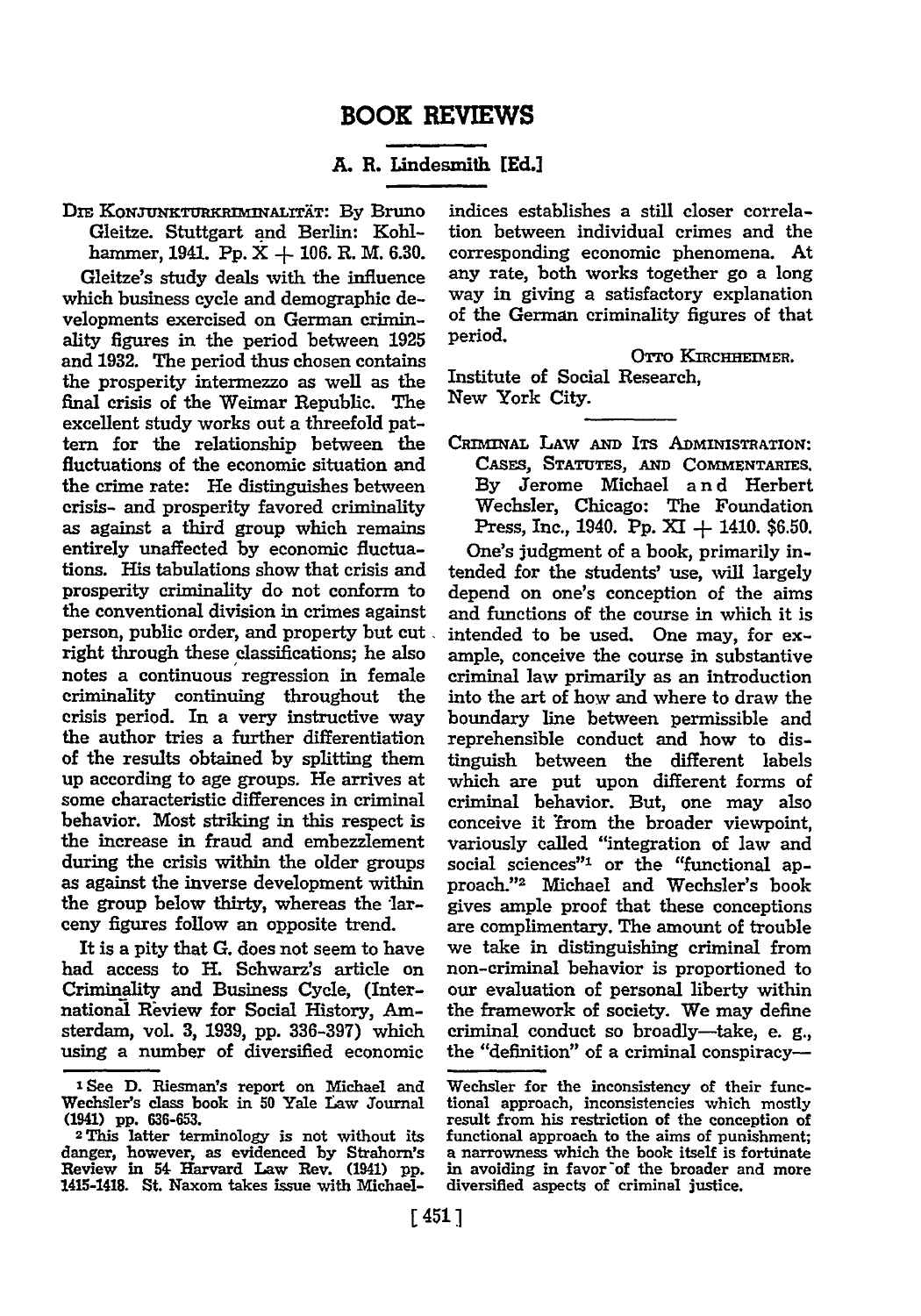as to obscure the distinction between criminal and lawful behavior. The inevitable result is a shift in the delicate balance between the community as a whole and its individual parts. Since the structure and conception of our criminal law is so intimately related to social realities that alterations in either have immediate repercussions on the other, the authors have conceived their task in a twofold way: They provide the student with all the material he needs to learn how to decide and to distinguish individual cases, but they also supply him with materials which will give him a deep insight into the historical and social setting of the rules, suggest alternatives to him and give him some capacity to make an intelligent choice between them.

To fulfill such a task the authors had to include in their volume much material hitherto excluded from the traditional case book as "extra-legal"-a somewhat artificial distinction between legal rules and the political and social conditions under which rules arise and are constantly reshaped. Illustrative cases are presented, as usual, in full or in part, and only degraded to the status of footnotes in the annotations to typical criminal statutes, as in the case of arson, when no major problems of interpretation appear to be involved. Corresponding to the purpose of the book to give as complete a survey as possible, of the legislative and executive as well as of the more strictly judicial problems involved in the administration of criminal law, the authors include reports preparatory or supplementary to legislation, a host of illustrative domestic and foreign statutes, and statistical, definitory and explanatory material collected from books, articles and notes gathered from the whole field of the social sciences.

With such a wealth of material the problem of organization becomes of primary importance. There seems to be a more or less conscious tendency on the part of editors of other case-books in the field to separate those more general provisions of the criminal law from specific crimes. M.

W., of course, make the distinction, but they employ it much more flexibly as a principle of organization. Moreover, in spite of all their reputed modernism they do not emphasize functionalism to the extent of renouncing the manifold advantages which the use of accepted analytical categories procures. Their first chapter, e. g., is a thorough examination of homicidal crimes, but it considers such general problems as causality and negligence and many of the administrative problems which confront both the judicial and the executive agencies in the application of the law of homicide. In the same fashion procedural problems are interwoven with substantive problems where they are most likely to be met **by** both judge and practicing lawyer. On the other hand, attempt and solicitation, conspiracy and the problem of criminal responsibility are treated as separate entities. Accomplices in crime are dealt with under the heading of "vicarious criminal responsibility". Granted that labels should not be over-emphasized and that the problem of parties, as most problems in criminal law can be somehow related to responsibility, it seems to me that the problem is more closely related to that of conspiracy. In fact, the necessary process of deflation of the overworked theory of conspiracy<sup>3</sup> could be hastened by showing the close relationship which exists not only between conspiracy and attempt, but also between the concept of conspiracy and that of parties, and that the problem of conspiracy is only an aspect of the doctrine of parties. The usefulness of M. and W.'s approach is best demonstrated in the section entitled "Variation in Acquisitive Methods," under which well-chosen heading they treat the larceny-false pretense muddle. After having convincingly shown the shortcomings of the 'present practice which deprives the criminal law of fraud of much of its effectiveness, they present us with an instructive survey of the administrative devices which are gradually superseding the criminal law of fraud. Whereas this material suggests to the student the possibility and feasibility of administrative control of socially undesirable behavior, especially in connection with property relationships, the chapter en-

**s** See the dissenting opinion of Justice Clay in "Commonwealth v. Donoghue **250 Ky. 343, 358, 63 SW 2d 3, 9 (1933).**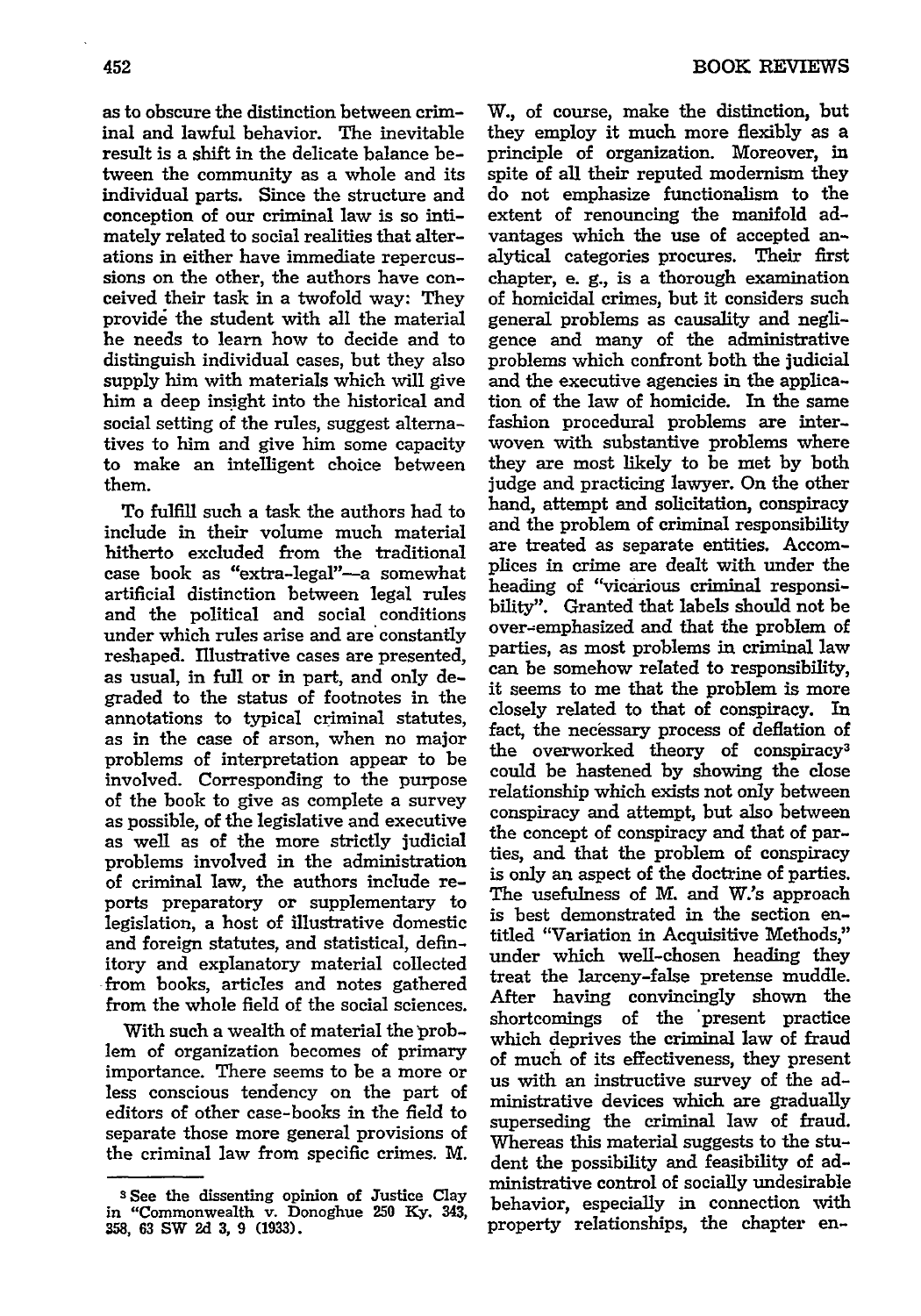titled '"the Problem of Conflicting Values" contains a series of cases belonging in different categories-where criminal law and procedure are viewed mainly from the standpoint of the necessity for and the limits of the protection of personal liberty. Thus the student is immediately introduced into one of the most urgent legal problems of our time: the redefinition of spheres between administrative and criminal law, between property relationships and personal liberty.

The book is of equal value for the student and the teacher, and represents in many respects a pioneer work, promising to become a standard work in the art of teaching criminal law.

OTTO **KIRCHHEIMER.** Institute of Social Research, New York City.

NARcoTIc **AGENT. By** Maurice Helbrant. New York: The Vanguard Press, 1941. **Pp. 319. \$2.50.**

This book, **by** an ex-undercover agent of the Federal Bureau of Narcotics, is written in a choppy and somewhat journalistic style. It is, however, dramatic and informative, and has a certain honest air about it. The language is picturesque and forcible, and shows liberal signs of being influenced by the racy argot of the underworld in which Mr. Helbrant, known popularly as "Colonel Smokey," learned to make himself at home. The author describes his work in a series of anecdotes, amusing, pathetic, exciting, and always interesting. Interspersed are short informative statements about such things as stool pigeons, cocaine, marihuana, the police, and the history of narcotics.

The principal task to which Helbrant devoted himself was that of tracking down persons who sold narcotics, usually in large amounts, and then getting the evidence necessary to convict by posing as an underworld character and making a purchase from such agents. Most of his work dealt with the sellers of morphine or heroin; in a few cases persons peddling cocaine or marihuana were involved. He describes his activities as follows: "I worked hard on my assignments and stopped at nothing, nothing within the law. I had to be tough. I had to wade in the

muck for my successes, sometimes for my life. **I** lied, cheated, double-crossed. I was a spy. But as a spy I played the game within the rules. . **.** . Nobody is out gunning for me." (P. 11.)

The author gives an interesting and probably accurate picture of the role of the addict stool pigeon in enforcing the narcotic laws. He does so because he himself attempted to use them as little as possible, and felt a certain contempt for other agents who used them a great deal. The addict stool pigeon, he feels, is the bane of the narcotic agent's existence, and is more of a problem than the gangsters and racketeers he is trying to capture. The agent has to "lend" him money, protect him when he gets into trouble, and look out for him all the time. In return, the stool pigeon informs on all the dope peddlers, all, that is, except his own. Being an addict and always short of dope, he will not hesitate to steal, lie, or double-cross for it. Such frankness on this delicate and neglected subject is refreshing.

Mr. Helbrant is not always consistent in his treatment of marihuana. Early in the book he gives the usual picture of that drug as a terrible menace to society, and vividly portrays the evils connected with its use. Later, however, he makes a more sober and less journalistic appraisal, saying, "I found that the weed, though dangerous in many cases, was not as grave a social menace as many supposed. It is dangerous for young people to fool with, go on jags with, more dangerous even, than alcohol. It is dangerous for defectives, psychopaths, with criminal tendencies, and the like, as it releases inhibitions at a rate that gallops beyond alcohol. But in general, among the Mexicans and migratory workers and longshoremen, it is apparently not a very dangerous narcotic." (P. **315-316.)**

Helbrant's book is a concrete specific and lively description of things with which the author was very well acquainted personally. It is slightly, perhaps more than slightly "jazzed" up for popular consumption. It has the virtues and the defects that such a document would be expected to have.

## ALFRED R. LINDESMITH.

Indiana University.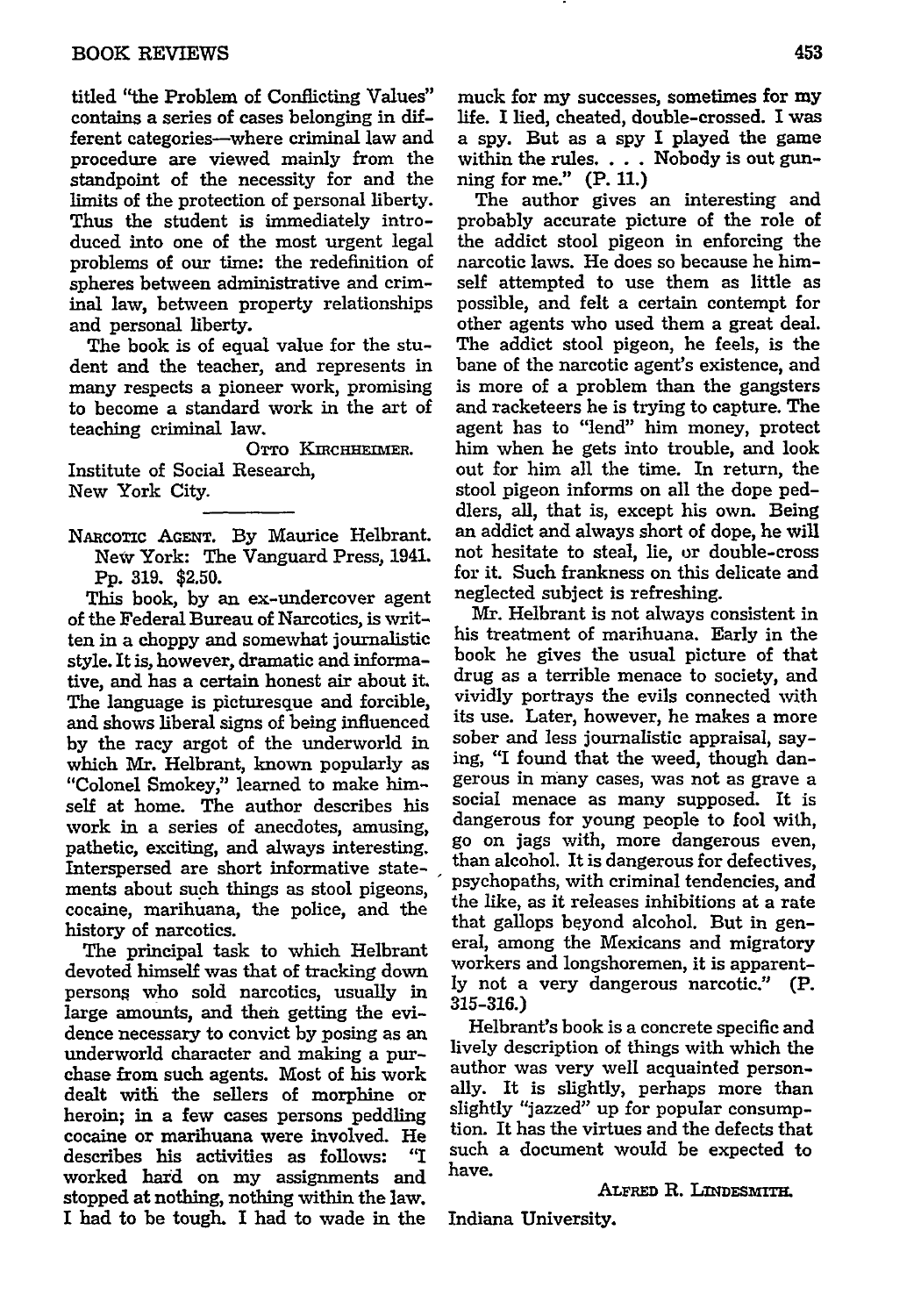**MEN AT THEm** WORsT, by *Doctor Leo M. Stanley.* Pp. 332. Published 1940, by D. Appleton-Century Company, Inc. New York, N. Y. Price \$3.00.

Here is a human document, if ever there was one. Written in narrative form the book not only describes Dr. Stanley's 27 years of professional experience as San Quentin's prison doctor, but reveals his human-interest in "men at their worst." It is a saga of the lives of sinful and sordid men, to be sure, but relieved at intervals with flashes of humor, or the description of ridiculous situations in which men in prison sometimes find themselves.

The chapters of this volume can hardly be recommended for good bed time reading, unless the reader is fond of disturbing nightmares. The tragedy of broken lives, and the misery of disease, deceit and death are made too realistic for comfort. The author states that during his incumbency as prison physician he has dealt with over 40,000 different inmates; that he has witnessed 1,000 men die in prison or "go out the back gate," and that he has been required to participate in 150 executions."

The names of many famous, or in-famous characters, such as Clara Phillips and Tom Mooney, give title to several of the chapters. The background, the deficiencies and the motive that prompted criminal acts on their part, are given. The highly dramatic situation, for example, of the young man, son of a preacher, who killed another in a fit of jealousy; was convicted; sentenced to hang; escaped from jail; was a fugitive for eight years; was married and built up a good business; only to be discovered, torn away from his new home and returned for execution.

Thus Dr. Stanley not only reveals men at their worst, but points out the good in the worst of men. In fact, he confessed his inability to understand why men do what they do, in view of his discovery that almost without exception, the worst of men show some redeeming quality. A life prisoner, for instance, who had been a cruel murderer, proved himself a valued assistant in the kindly care of patients in

the prison hospital, and was scrupulous in protecting birds and pets.

That San Quentin, with a population of five or six thousand, is the "largest prison in the world"' is stated several times. That it is grossly overcrowded and unsanitary as a consequence, goes without saying. That 50 per cent, or more, of the inmates are repeaters, is due more to the handicap of a prison record after release, than to inherent criminal tendencies, the doctor believes.

That the sterilization of prisoners, widely practiced in San Quentin, is a justiffied, harmless and wholesome performance, is the studied opinion of Dr. Stanley. That capital punishment is largely futile as a crime preventive, this medical men is fairly convinced. Nevertheless, he feels that efforts to abolish it are impractical so long as punishment and revenge are the prevailing impulses of the populace. **His** keen ethical sense is shocked at the morbid clamor for permission to witness executions.

It was a red letter day for San Quentin prisoners in 1913 when Dr. Stanley came to the institution, and when, soon after, Warden James A. Johnston took charge and began a series of reforms and improvements. The striped suit and lockstep were abolished, new badly needed cell blocks were built, the men were called inmates instead of "convicts," and especially, better care was given to tubercular and other patients sadly in need of medical and surgical treatment. In 1913, there were 1,910 prisoners, with 60 listed as tubercular and on the verge of death. In 1934 the population was 6,400 with only 40 tuberculosis patients receiving preventive treatment. The doctor states: "The reports of San Quentin's earlier prison doctors read like excerpts from Dante's description of the damned."

Vigorous steps were taken to remedy the situation, and finally the women's building was vacated and transformed into a modern hospital and scientific methods were inaugurated. Dr. Stanley points out that a prison hospital is a unique place for research, in view of the wide variety of medical and surgical problems and the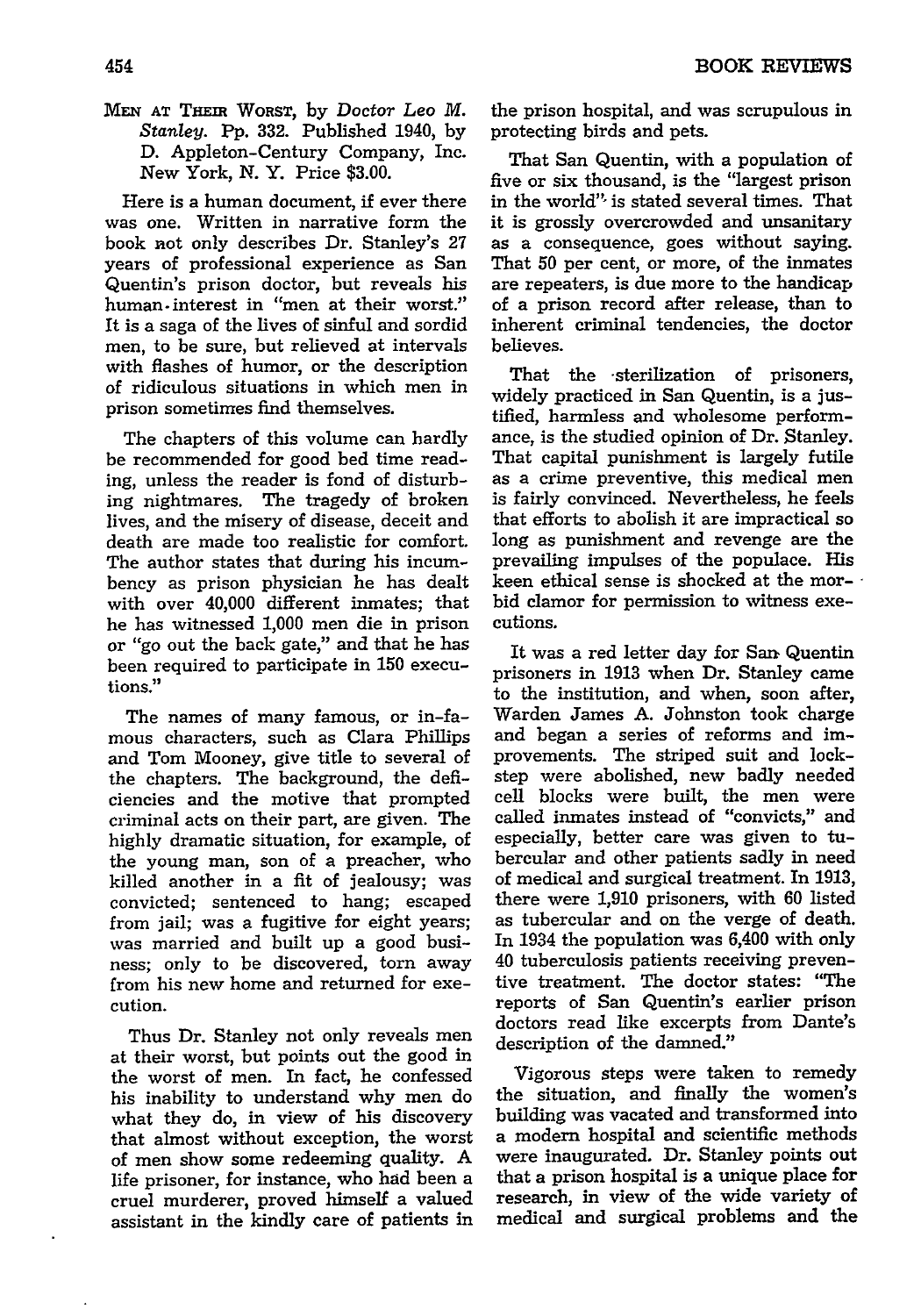continued control of its clientele. In addition to the oft stated causes of crimeheredity, environment, alcoholism, poverty, broken homes, etc., he added another -the glands. He is convinced that, in many cases, defective thyroid, pituitary and adrenal glands are primary causes of abnormal behavior. In an interesting chapter on "Glands" he discusses this subject in connection with the conduct and treatment of narcotic addicts.

The doctor's experience, and the achievements of his hospital work has been especially gratifying for personal as well as scientific reasons. The fact that his young wife had struggled bravely against the inroads of tuberculosis furnished the inspiration, after her death, to help others in a similar fight, and the new hospital became the pride and consuming passion of his life. On page **320** he says: "This started out to be a story of my life. Instead it has turned out to be the story of a prison and the forty thousand patients **I** have attended within its walls. The answer is that for twenty-seven years, since graduation from medical school, my life has been devoted to San Quentin and these forty thousand patients."

"Caring for men at their worst is still my business. **My** days are filled with the hospital work, attending the sick, operating, inspecting the food supply, attending to institutional details, and trying to keep up with the new rapid advancements of medicine. San Quentin's hospital is still my life work."

That ardent spirit will be an inspiration to all other prison physicians who will read this book. To prison executives engrossed in mass treatment of prisoners, the doctor's wise statement **"I** am convinced that each one (inmate) is a separate problem vital to us all," should be helpful. All social workers, probation and parole officers will find food for thought, and principles for practice, in this volume. Mothers who over-indulge their "boys," and fathers who neglect their sons should read it. It is commended to the average citizen who thinks little, and cares less, about what is going on within our prisons.

In short, this reviewer would agree with the publishers: "Anybody who can read can get something worthwhile out of this book," with its "astounding stories of human error and punishment, sometimes grim with horror, many relieved with humor and the good in the worst of men."

**F. EmoRY** LYoN.

The Central Howard Association.

**SUCCESSFUL JUSTICE. By** Ewing Cockrell.

Charlottesville, Virginia: The Michie Company, **1939 (p.** xxxix) **1305. \$7.50.** This book is both a confession and a plea. It is a confession **by** the writer, a lawyer and one time judge, of his ignorance of the principles involved in justice as it pragmatically unfolds in the administration of the law in both the criminal and civil spheres. It is a plea, developed in great detail, for a reorganization of our court system and a new educational curriculum for our court personnel in order to bring about successful justice from the "law in action." Reduced to its basic viewpoint, the author's chief argument, supported **by** numerous illustrations from his own experiences and from other court cases, is that the law as it now functions in specific situations does not secure "real" justice for both the person and the community because of the faulty social and administrative knowledge on the part of those persons whose task it is to parcel out justice fairly, squarely and economically. The best laws possible to conceive are worthless **if** they are not administered in a manner which will bring about a brand of justice which will satisfactorily harmonize both individual and community interests. The author contends that the law has to its credit numerous successes along with its many failures, and it is to these successes that he goes to unravel the principles involved in obtaining what he regards as successful justice and about which he should be able to secure ready agreement from many. He devotes several chapters to a discussion of the nature of future successful justice. Thus, he would endorse certain changes in the professional college curriculum, especially in the direction of setting up degrees in law administration and social therapy. The high character standards which he demands for the fiu